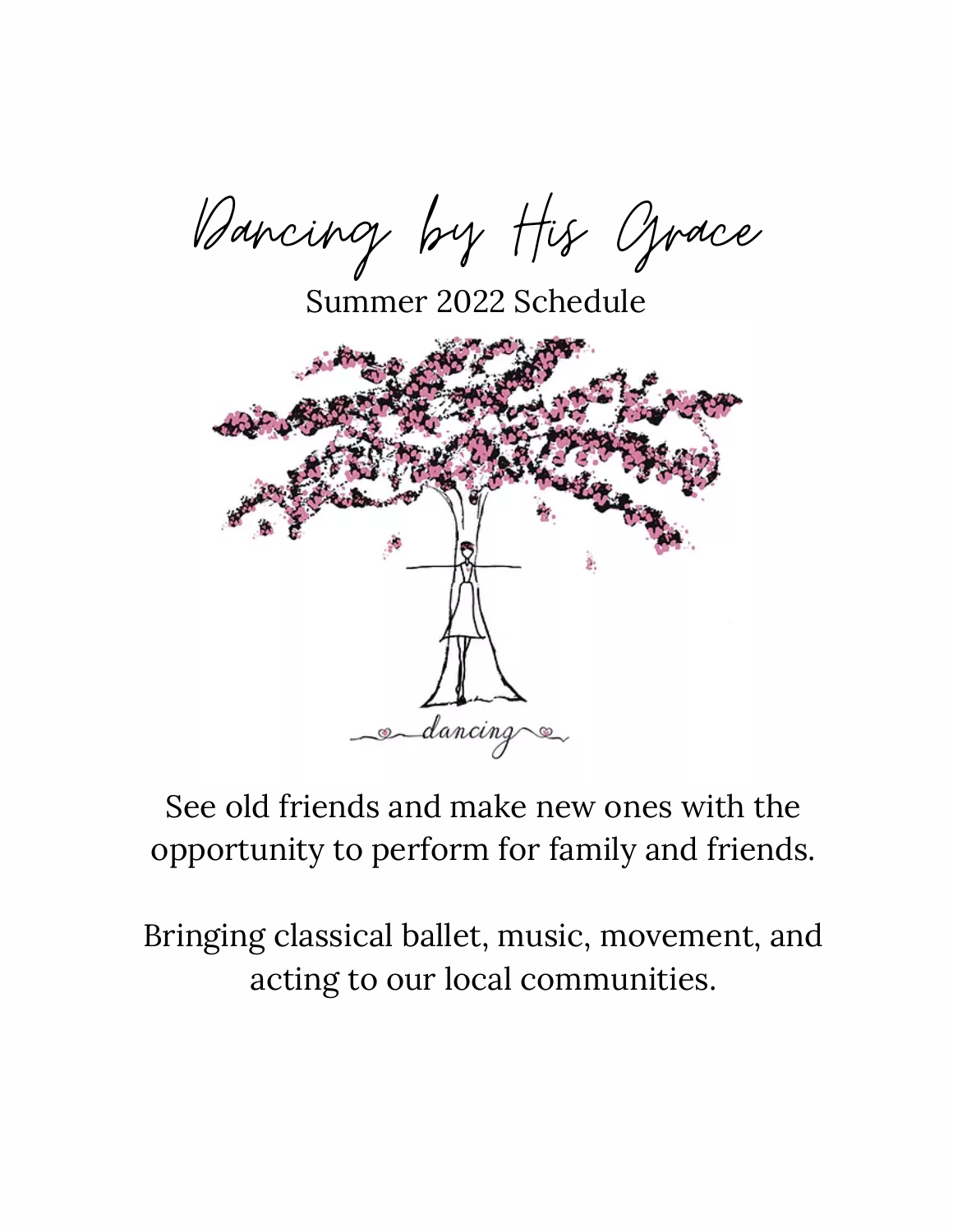

Themed Summer Camps 2022

#### **Fairies of Ballet**

- **Beginner** For our present beginner students, and any child wanting to join ballet for the first time, this week-long camp will focus on learning the art and basics of ballet through fun and elegant fairy-themed routines. (\$60)
- **Int/Adv** For all present Int/Adv students, and those new students who have classical ballet technique at the Adv/Int level. This camp will focus on theater and acting for dancers and the dancers will learn classic fairy ballet variations. (\$90)

### *When*: **June 27th - July 1st**

- Beginner: 12pm 1pm
- Intermediate/Advanced: 1pm 3pm

*Where*: Good Shepherd Lutheran Church

### **Royal Dancers**

- **Beginner -** For our present beginner students, and any child wanting to join ballet for the first time, this week-long camp will focus on learning ballet techniques and theater production through royally-themed routines and costuming to feel like true princes/princesses. (\$60)
- **Int/Adv -** For all present Int/Adv students, and those new students who have classical ballet technique at the Adv/Int level. This camp will focus on proper posture, technique, and attitude for ballet that will make any dancer feel like royalty. (\$90)

## *When*: **July 11th - 15th**

- Beginner: 12pm 1pm
- Intermediate: 1pm 3pm *Where*: Good Shepherd Lutheran Church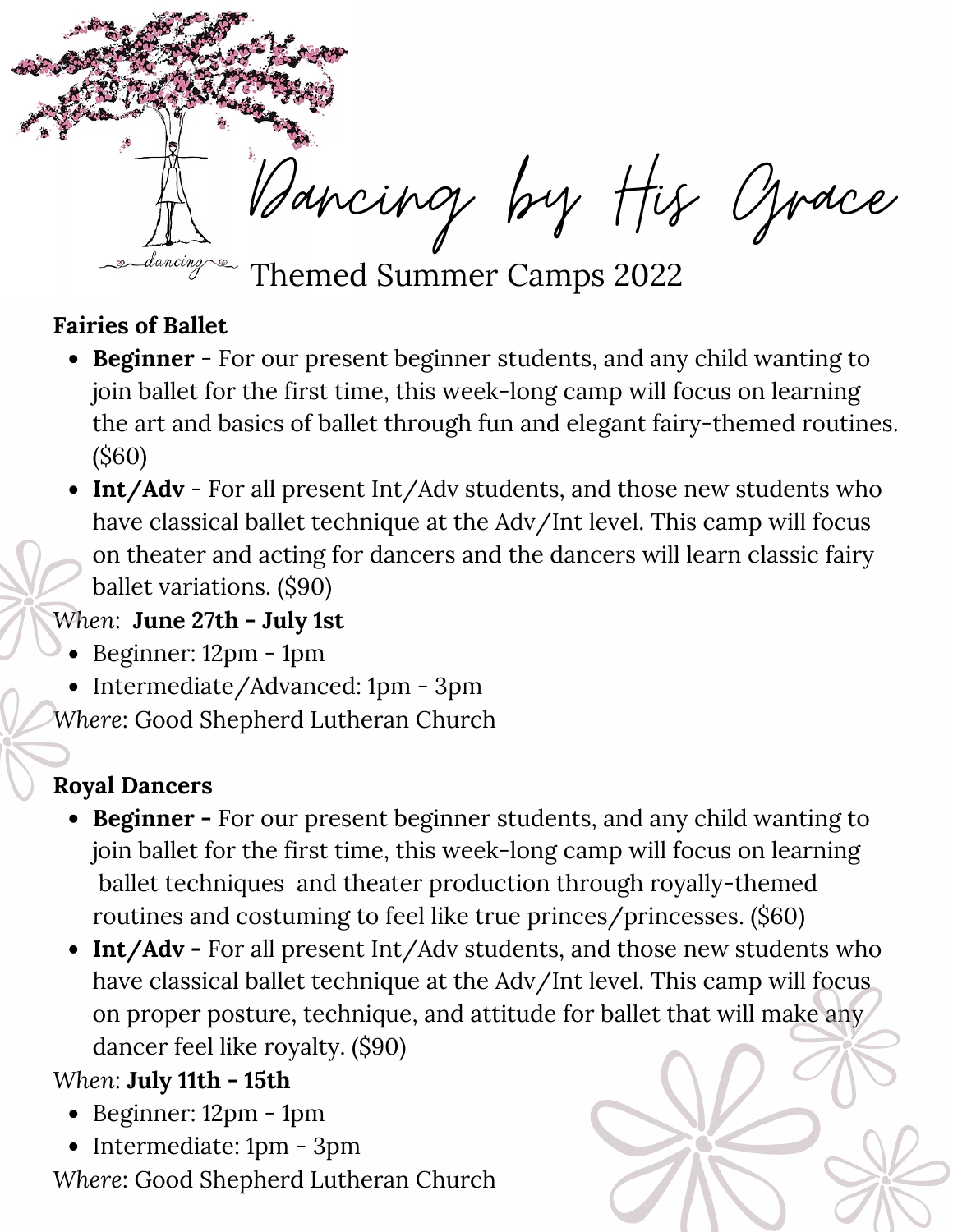

#### **A Garden of Ballet**

- **Beginner -** For our present beginner students, and any child wanting to join ballet for the first time, this week-long camp will focus on learning classical ballet technique and musicality. Dancers will have fun with flower-themed routines and costuming. (\$60)
- Int/Adv For all present Int/Adv students, and those new students who have classical ballet technique at the Adv/Int level. This camp will incorporate delicate technique and flower-like routines. (\$90)
- *When*: **July 25th - 29th**
	- Beginner: 12pm 1pm
	- Intermediate: 1pm 3pm

*Where*: Good Shepherd Lutheran Church